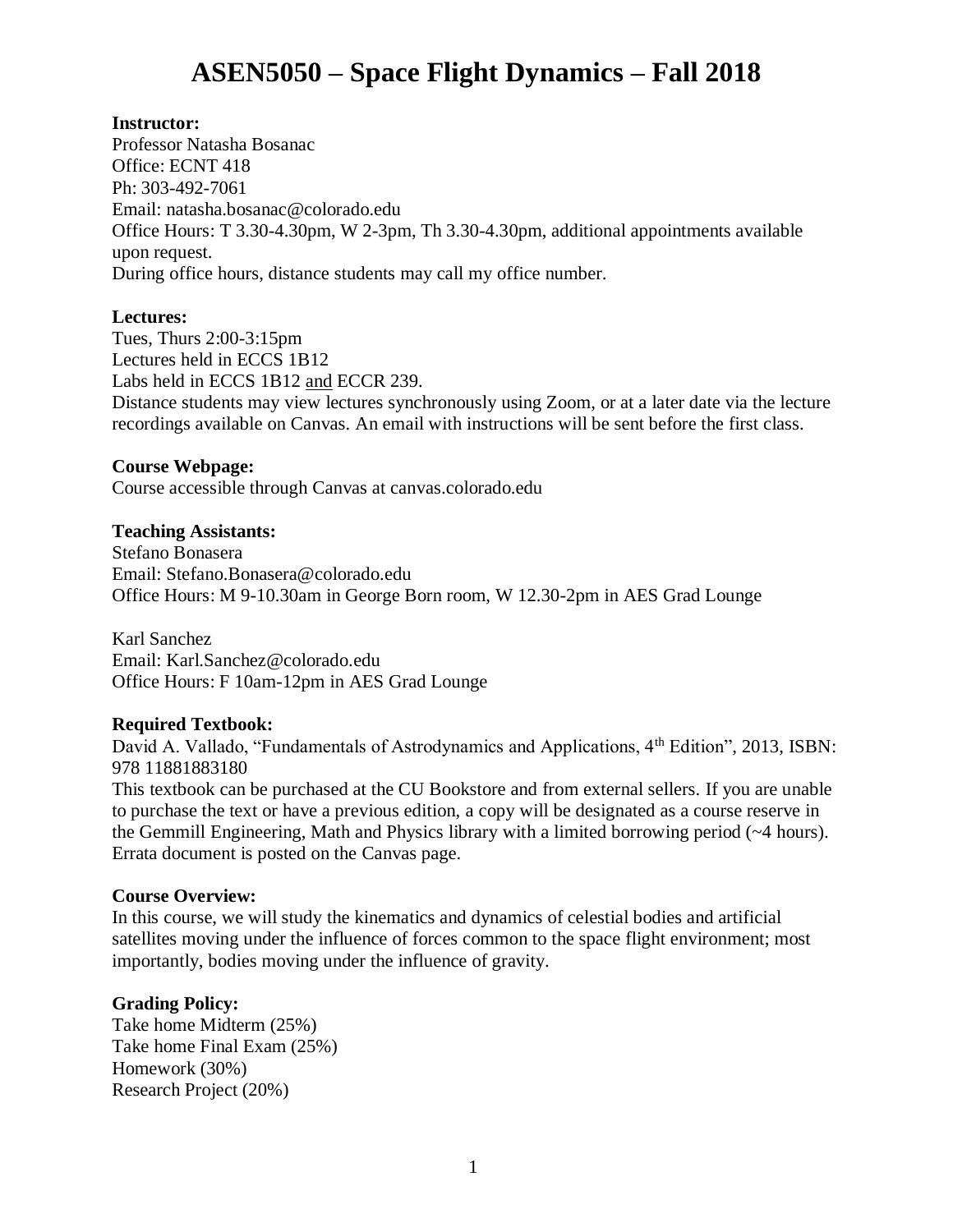# **Important Dates:**

A course schedule including lecture topics and assessment due dates will be made available on the course webpage.

October 18 – Take home midterm exam assigned

October 23 – Take home midterm exam due

November 20, 22 – No Class – Fall Break & Thanksgiving

November 29 – Research Projects Due

December 13 – Last day of class, Take home final exam assigned

December 17 – Take home final exam due

Note: *Take-home exam dates are subject to change*

# **Homework Policy:**

- While collaboration is permitted on homework, each student must submit a unique assignment write-up. Copying material from any resource (including solutions manuals) is plagiarism and is an Honor Code violation.
- Submitted homework must be neat and professional, with clear working. Either handwritten or typed solutions are acceptable.
- Submitted homework must demonstrate understanding of the problem through: inclusion of diagrams (where appropriate), correct notation and terminology with definitions, a clear explanation of the approach used to solve the problem, demonstration of each of the key steps or equations used in obtaining a solution, and a clear answer with appropriate units. If MATLAB or a similar numerical software package is used to solve a problem, include your code. However, code **may not** be submitted solely as your solution – **for full credit**, **a writeup with the components described above must accompany the solution to each problem (unless otherwise specified)**.
- If you must miss a class for an excused absence or extenuating circumstances, please contact the instructor to make alternative arrangements for homework submission in advance of the deadline, where possible.
- Although each homework assignment will have several problems, all problems may not be graded. However, solutions will be provided to you for all problems.
- Homework regrade requests must be submitted to the TAs within two weeks of the assessment being returned with a clear explanation of the issue. For homework submitted as a paper copy, the explanation must be written on a sheet of paper attached to the front of the homework. For homework submitted electronically, the explanation may be sent via email.

# **Homework Submission Policy:**

- *On-campus students*: For full credit, homework must be submitted by the beginning of class **(2pm MT)** on the due date. You may elect to submit your assessment either: 1) as a hard copy in person at the beginning of class; or 2) electronically as a single **pdf** uploaded to the correct folder on Canvas. If you elect to submit your assessments electronically, you are responsible for verifying that the document is uploaded correctly, in the correct location and is readable.
- *Distance students:* For full credit, homework must be submitted as a single **pdf** via Canvas by **11.59pm MT** on the due date. You are responsible for verifying that the document is uploaded correctly, in the correct location and is readable.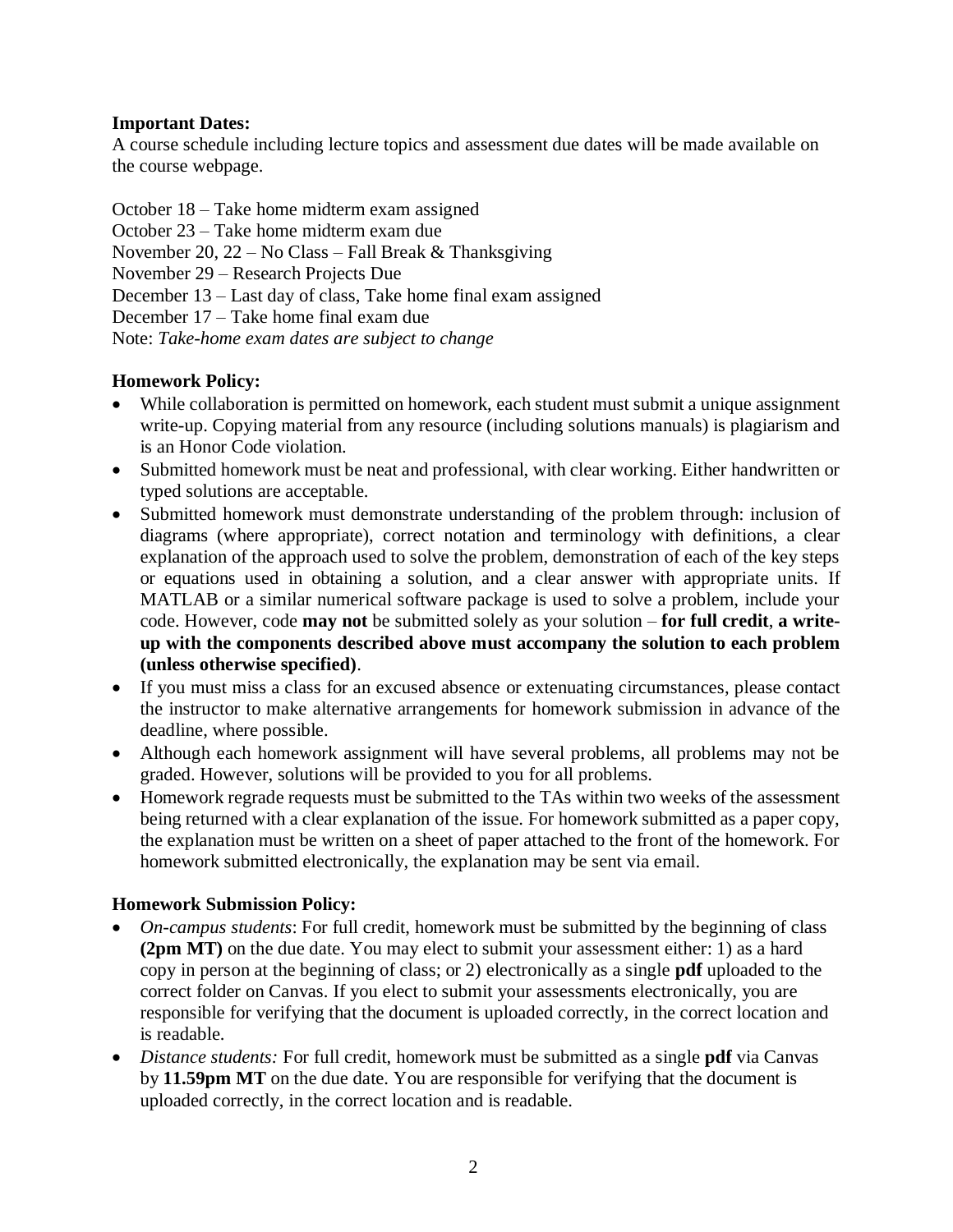• *Late homework policy*: Except in the case where an extension has been granted, late homework will not be graded and will not receive credit.

## **Distance Students:**

- This course uses the Zoom conferencing tool which is currently not accessible to users using assistive technology. If you use assistive technology to access the course material, please contact me immediately to discuss.
- Zoom meeting information, to virtually join the class synchronously (i.e., T,Th 2pm-3.15pm Boulder time), will be provided to you by the instructor.
- Videos of the lectures will be available after the class through Canvas.

## **Course Software:**

• This course requires the use of astrodynamics modeling software (e.g., Systems Tool Kit, General Mission Analysis Tool) which are currently not accessible to users using assistive technology. If you use assistive technology to access the course material, please contact me immediately to discuss.

## **Accommodation for Disabilities:**

If you qualify for accommodations because of a disability, please submit your accommodation letter from Disability Services to your faculty member in a timely manner so that your needs can be addressed. Disability Services determines accommodations based on documented disabilities in the academic environment. Information on requesting accommodations is located on the [Disability Services website.](http://www.colorado.edu/disabilityservices/students) Contact Disability Services at 303-492-8671 or [dsinfo@colorado.edu](mailto:dsinfo@colorado.edu) for further assistance. If you have a temporary medical condition or injury, see [Temporary Medical](http://www.colorado.edu/disabilityservices/students/temporary-medical-conditions)  [Conditions](http://www.colorado.edu/disabilityservices/students/temporary-medical-conditions) under the Students tab on the Disability Services website.

## **Religious Holidays:**

Campus policy regarding religious observances requires that faculty make every effort to deal reasonably and fairly with all students who, because of religious obligations, have conflicts with scheduled exams, assignments or required attendance. In this class, please discuss with me any conflicts you have so we can make alternative arrangements as soon as possible, preferably in the first two weeks of the course.

See the [campus policy regarding religious observances](http://www.colorado.edu/policies/observance-religious-holidays-and-absences-classes-andor-exams) for full details.

## **Classroom Behavior:**

Students and faculty each have responsibility for maintaining an appropriate learning environment. Those who fail to adhere to such behavioral standards may be subject to discipline. Professional courtesy and sensitivity are especially important with respect to individuals and topics dealing with race, color, national origin, sex, pregnancy, age, disability, creed, religion, sexual orientation, gender identity, gender expression, veteran status, political affiliation or political philosophy. Class rosters are provided to the instructor with the student's legal name. I will gladly honor your request to address you by an alternate name or gender pronoun. Please advise me of this preference early in the semester so that I may make appropriate changes to my records. For more information, see the policies on [classroom](http://www.colorado.edu/policies/student-classroom-and-course-related-behavior) behavior and the [Student Code of Conduct.](http://www.colorado.edu/osccr/)